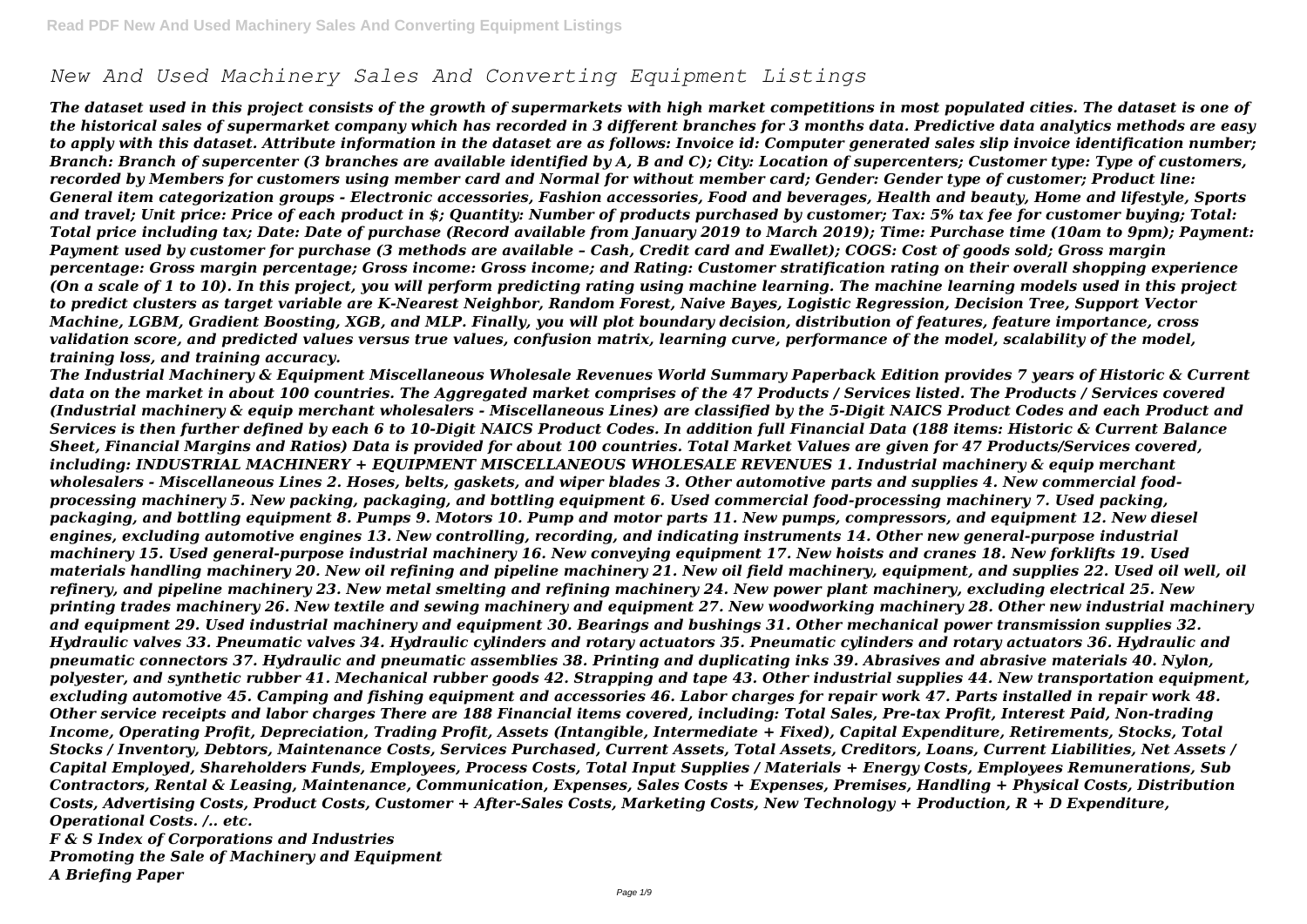# *Manufacture and Sale of Farm Equipment*

# *Food-Processing Machinery & Equipment Wholesale Revenues World Summary*

*The Oil Well, Refinery Machinery & Equipment Wholesale Revenues World Summary Paperback Edition provides 7 years of Historic & Current data on the market in about 100 countries. The Aggregated market comprises of the 40 Products / Services listed. The Products / Services covered (Oil well/refinery mach & equip merchant wholesalers Lines) are classified by the 5-Digit NAICS Product Codes and each Product and Services is then further defined by each 6 to 10-Digit NAICS Product Codes. In addition full Financial Data (188 items: Historic & Current Balance Sheet, Financial Margins and Ratios) Data is provided for about 100 countries. Total Market Values are given for 40 Products/Services covered, including: OIL WELL - REFINERY MACHINERY + EQUIPMENT WHOLESALE REVENUES 1. Oil well/refinery mach & equip merchant wholesalers Lines 2. Tubing 3. Other steel pipes 4. Pipes, tubing, and plates 5. Used commercial foodprocessing machinery 6. Pumps 7. Motors 8. Pump and motor parts 9. New pumps, compressors, and equipment 10. New diesel engines, excluding automotive engines 11. New controlling, recording, and indicating instruments 12. Other new general-purpose industrial machinery 13. Used general-purpose industrial machinery 14. New hoists and cranes 15. New forklifts 16. Used materials handling machinery 17. New oil refining and pipeline machinery 18. New oil field machinery, equipment, and supplies 19. Used oil well, oil refinery, and pipeline machinery 20. New power plant machinery, excluding electrical 21. New printing trades machinery 22. Other new industrial machinery and equipment 23. Used industrial machinery and equipment 24. Bearings and bushings 25. Other mechanical power transmission supplies 26. Hydraulic valves 27. Pneumatic valves 28. Hydraulic cylinders and rotary actuators 29. Pneumatic cylinders and rotary actuators 30. Hydraulic and pneumatic connectors 31. Hydraulic and pneumatic assemblies 32. New marine supplies 33. Nonprescription pharmaceuticals 34. Motor gasoline 35. No. 2 distillate fuel oil 36. All other distillate fuel oil 37. Residual fuel oil 38. Lubricating oil and greases 39. Labor charges for repair work 40. Parts installed in repair work 41. Other service receipts and labor charges There are 188 Financial items covered, including: Total Sales, Pre-tax Profit, Interest Paid, Non-trading Income, Operating Profit, Depreciation, Trading Profit, Assets (Intangible, Intermediate + Fixed), Capital Expenditure, Retirements, Stocks, Total Stocks / Inventory, Debtors, Maintenance Costs, Services Purchased, Current Assets, Total Assets, Creditors, Loans, Current Liabilities, Net Assets / Capital Employed, Shareholders Funds, Employees, Process Costs, Total Input Supplies / Materials + Energy Costs, Employees Remunerations, Sub Contractors, Rental & Leasing, Maintenance, Communication, Expenses, Sales Costs + Expenses, Premises, Handling + Physical Costs, Distribution Costs, Advertising Costs, Product Costs, Customer + After-Sales Costs, Marketing Costs, New Technology + Production, R + D Expenditure, Operational Costs. /.. etc.*

*The Materials Handling Equipment Wholesale Revenues World Summary Paperback Edition provides 7 years of Historic & Current data on the market in about 100 countries. The Aggregated market comprises of the 39 Products / Services listed. The Products / Services covered (Materials handling equipment merchant wholesalers Lines) are classified by the 5-Digit NAICS Product Codes and each Product and Services is then further defined by each 6 to 10-Digit NAICS Product Codes. In addition full Financial Data (188 items: Historic & Current Balance Sheet, Financial Margins and Ratios) Data is provided for about 100 countries. Total Market Values are given for 39 Products/Services covered, including: MATERIALS HANDLING EQUIPMENT WHOLESALE REVENUES 1. Materials handling equipment merchant wholesalers Lines 2. New wooden and metal office furniture 3. New store and restaurant furniture 4. Used office and business furniture 5. New commercial food-processing machinery 6. New packing, packaging, and bottling equipment 7. Used packing, packaging, and bottling equipment 8. Pumps 9. Motors 10. Pump and motor parts 11. New pumps, compressors, and equipment 12. New diesel engines, excluding automotive engines 13. New controlling, recording, and indicating instruments 14. Other new generalpurpose industrial machinery 15. Used general-purpose industrial machinery 16. New conveying equipment 17. New hoists and cranes 18. New forklifts 19. New industrial trucks and tractors 20. Used materials handling machinery 21. New oil refining and pipeline machinery 22. New oil field machinery, equipment, and supplies 23. Used oil well, oil refinery, and pipeline machinery 24. New metal smelting and refining machinery 25. New power plant machinery, excluding electrical 26. New printing trades machinery 27. New textile and sewing machinery and equipment 28. New woodworking machinery 29. Other new industrial machinery and equipment 30. Used industrial machinery and equipment 31. Hydraulic valves 32. Pneumatic valves 33. Hydraulic cylinders and rotary actuators 34. Pneumatic cylinders and rotary actuators 35. Hydraulic and pneumatic connectors 36. Hydraulic and pneumatic assemblies 37. Cardboard boxes 38. Labor charges for repair work 39. Parts installed in repair work 40. Other service receipts and labor charges There are 188 Financial items covered, including: Total Sales, Pre-tax Profit, Interest Paid, Non-trading Income, Operating Profit, Depreciation, Trading Profit, Assets (Intangible, Intermediate + Fixed), Capital Expenditure, Retirements, Stocks, Total Stocks / Inventory, Debtors, Maintenance Costs, Services Purchased, Current Assets, Total Assets, Creditors, Loans, Current Liabilities, Net Assets / Capital Employed, Shareholders Funds, Employees, Process Costs, Total Input Supplies / Materials + Energy Costs, Employees Remunerations, Sub Contractors, Rental & Leasing, Maintenance, Communication, Expenses, Sales Costs + Expenses, Premises, Handling + Physical Costs, Distribution Costs, Advertising Costs, Product Costs, Customer + After-Sales Costs, Marketing Costs, New Technology + Production, R + D Expenditure, Operational Costs. /.. etc. Methods Used by Successful Manufacturers in Their Sales, Sales Promotion and Advertising Activities SUPERMARKET SALES ANALYSIS AND PREDICTION USING MACHINE LEARNING WITH PYTHON GUI*

### *Resource Recycling*

# *Product Values & Financials by Country*

Walter J. McDonald's Dealer Problem-Solving Handbook is the resource guide or concordance to his first two volumes in his "Dealer Development Portfolio." This text is a comprehensive problem-solving, trouble-shooting tool for dealer management. Dealer Operations and Sales Problems are listed by Revenue Center. Causes are discussed and possible solutions are referenced in detail by page in books one and two: "Achieving Excellence in Dealer/Distributor Performance" and "Strategies, Tactics, Operations for Achieving Dealer Excellence" Each dealer performance deficiency is shown in the Handbook with possible cause(s) and locations of potential Corrective Action(s) in the first two texts. "Achieving Excellence in Dealer/Distributor Performance" focuses on how to optimize quantitative results in Dealer Revenue Center Operations and Financial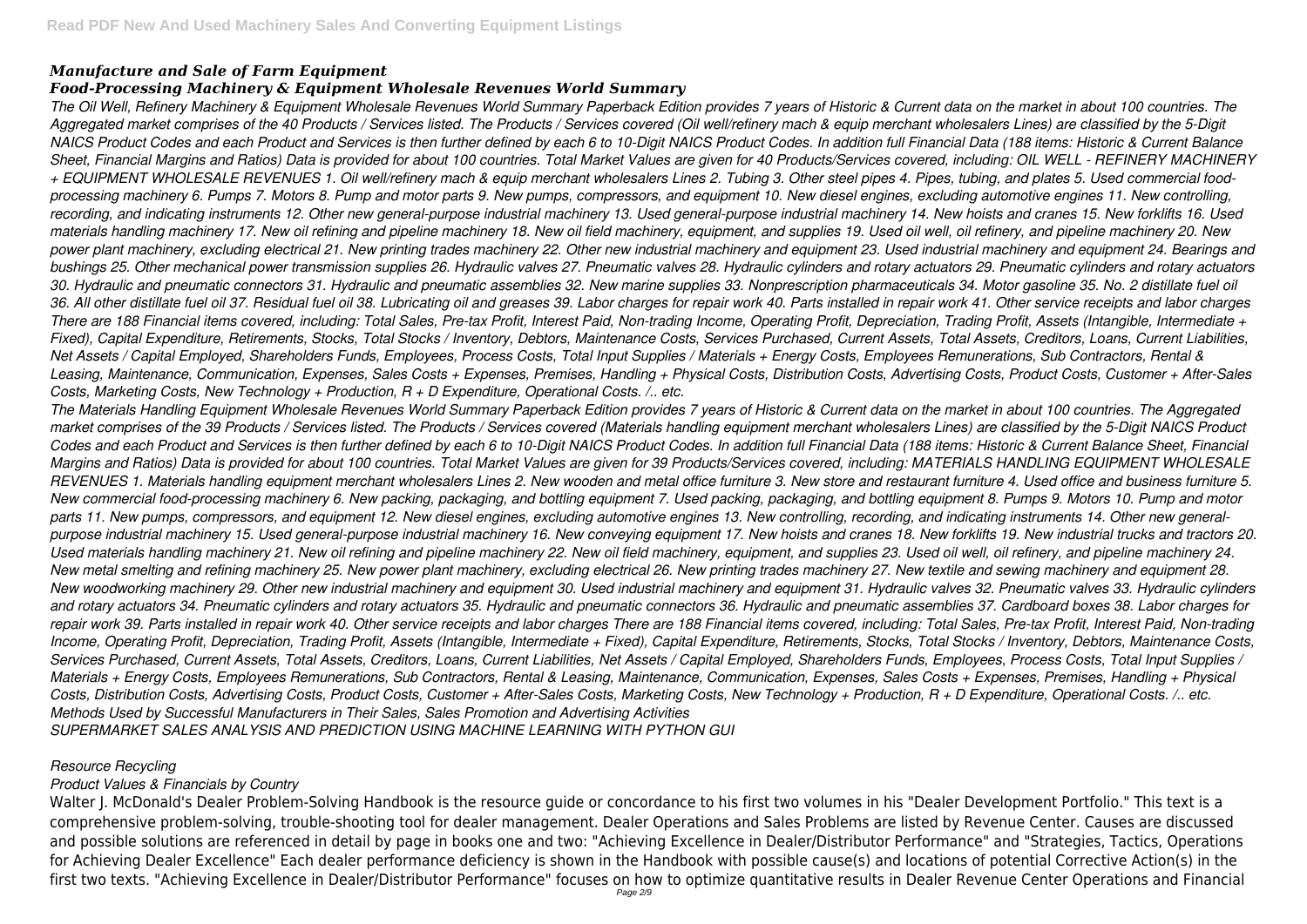Performance. This text focuses on the 48 Critical Profit Variables or Benchmark Performance Standards for the five Dealer Revenue Centers: New and Used Machinery Sales, Rentals, Parts and Service. "Strategies, Tactics, Operations for Achieving Dealer Excellence" is the comprehensive guide to building Revenue Center management strengths based on World Class Dealer Best Practices. In this work McDonald provides a roadmap on ways to structure and deploy highly competitive dealer operations in New and Used Machinery Sales, Rentals Service and Parts. "Strategies, Tactics, Operations for Achieving Dealer Excellence" is the comprehensive guide to building Revenue Center management strengths based on World Class Dealer Best Practices. McDonald provides a roadmap on ways to structure and deploy highly competitive dealer operations in New and Used Machinery Sales, Rentals Service and Parts. McDonald's "Master's Program in Dealer Management" now also includes this third volume, the "Dealer Problem-Solving Handbook." This is the highly-useful reference guide to the over 950 pages of his first two books. Problems are listed by Dealer Revenue Center with guides to finding potential solutions in both the "Achieving Excellence" and "Strategies, Tactics, Operations" texts. Comments by Industry Executives: Over the years Walt has amassed a plethora of valuable information and insight on what makes a successful equipment distribution business. Those of us who have participated in any of his workshops appreciate the passion he has to help improve performance. These are not passive events where we are lectured to all day. Benchmarking, challenging reflection, brainstorming solution options through best practices, discussions with peers - all focused on identifying and validating decisions we need to make. We are all lucky he made the effort to organize his knowledge in a format that will have on-going value for our industry for generations to come. Walt's third volume, the "Dealer Problem-Solving Handbook" in his "Master's in Dealer Management" compilation, has more tools for success available than we could of imagined a decade ago. Get started now so your journey to success is well underway. And, now this third volume is available to provide stimulation and support to sustain your momentum. Mr. John M. Vandy is currently the President of Exotex, Inc., and Vice President and General Manager of GTherm Energy, Inc. Formerly: Training Manager, J.I. Case Corporation Cooperative Farm Machinery Operations, 1970-80 (Classic Reprint)Forgotten Books

Oil Well, Refinery Machinery & Equipment Wholesale Revenues World Summary

Machinery and Production Engineering

For the Master's Program in Dealer Management

The Most Diversified Stock by the Friendliest Dealer

# Packaging

*The Hydraulic & Pneumatic Equipment Wholesale Revenues World Summary Paperback Edition provides 7 years of Historic & Current data on the market in about 100 countries. The Aggregated market comprises of the 44 Products / Services listed. The Products / Services covered (Hydraulic & pneumatic equipment merchant wholesalers Lines) are classified by the 5-Digit NAICS Product Codes and each Product and Services is then further defined by each 6 to 10-Digit NAICS Product Codes. In addition full Financial Data (188 items: Historic & Current Balance Sheet, Financial Margins and Ratios) Data is provided for about 100 countries. Total Market Values are given for 44 Products/Services covered, including: HYDRAULIC + PNEUMATIC EQUIPMENT WHOLESALE REVENUES 1. Hydraulic & pneumatic equipment merchant wholesalers Lines 2. New commercial food-processing machinery 3. New packing, packaging, and bottling equipment 4. Used commercial food-processing machinery 5. Used packing, packaging, and bottling equipment 6. Pumps 7. Motors 8. Pump and motor parts 9. New pumps, compressors, and equipment 10. New diesel engines, excluding automotive engines 11. New controlling, recording, and indicating instruments 12. Other new general-purpose industrial machinery 13. Used general-purpose industrial machinery 14. New conveying equipment 15. New hoists and cranes 16. New forklifts 17. New industrial trucks and tractors 18. Used materials handling machinery 19. New oil refining and pipeline machinery 20. New oil field machinery, equipment, and supplies 21. Used oil well, oil refinery, and pipeline machinery 22. New metal smelting and refining machinery 23. New power plant machinery, excluding electrical 24. New printing trades machinery 25. New textile and sewing machinery and equipment 26. New woodworking machinery 27. Other new industrial machinery and equipment 28. Used industrial machinery and equipment 29. Bearings and bushings 30. Other mechanical power transmission supplies 31. Hydraulic valves 32. Pneumatic valves 33. Hydraulic cylinders and rotary actuators 34. Pneumatic cylinders and rotary actuators 35. Hydraulic and pneumatic connectors 36. Hydraulic and pneumatic assemblies 37. Printing and duplicating inks 38. Abrasives and abrasive materials 39. Nylon, polyester, and synthetic rubber 40. Mechanical rubber goods 41. Strapping and tape 42. Other industrial supplies 43. Labor charges for repair work 44. Parts installed in repair work 45. Other service receipts and labor charges There are 188 Financial items covered, including: Total Sales, Pre-tax Profit, Interest Paid, Non-trading Income, Operating Profit, Depreciation, Trading Profit, Assets (Intangible, Intermediate + Fixed), Capital Expenditure, Retirements, Stocks, Total Stocks / Inventory, Debtors, Maintenance Costs, Services Purchased, Current Assets, Total Assets, Creditors, Loans, Current Liabilities, Net Assets / Capital Employed, Shareholders Funds, Employees, Process Costs, Total Input Supplies / Materials + Energy Costs, Employees Remunerations, Sub Contractors, Rental & Leasing, Maintenance, Communication, Expenses, Sales Costs + Expenses, Premises, Handling + Physical Costs, Distribution Costs, Advertising Costs, Product Costs, Customer + After-Sales Costs, Marketing Costs, New Technology + Production, R + D Expenditure, Operational Costs. /.. etc. The Transportation Equipment Wholesale Revenues World Summary Paperback Edition provides 7 years of Historic & Current data on the market in about 100 countries. The Aggregated market comprises of the 50 Products / Services listed. The Products / Services covered (Transportation equipment merchant wholesalers Lines) are classified by the 5-Digit NAICS Product Codes and each Product and Services is then further defined by each 6 to 10-Digit NAICS Product Codes. In addition full Financial Data (188 items: Historic & Current Balance Sheet, Financial Margins and Ratios) Data is provided for about 100 countries. Total Market Values are given for 50 Products/Services covered, including: TRANSPORTATION EQUIPMENT WHOLESALE REVENUES 1. Transportation equipment merchant wholesalers Lines 2. New and rebuilt automotive parts and supplies 3. New computer equipment 4. Semi-finished iron and steel products 5. Flat iron and steel products 6. Electrical apparatus and equipment 7. Electronic parts and equipment 8. Hardware 9. Construction and mining machinery 10. Farm machinery, equipment, and parts 11. Hydraulic and pneumatic pumps, motors, and parts 12. General-purpose industrial machinery 13. New pumps, compressors, and equipment 14. New diesel engines, excluding automotive engines 15. Other new general-*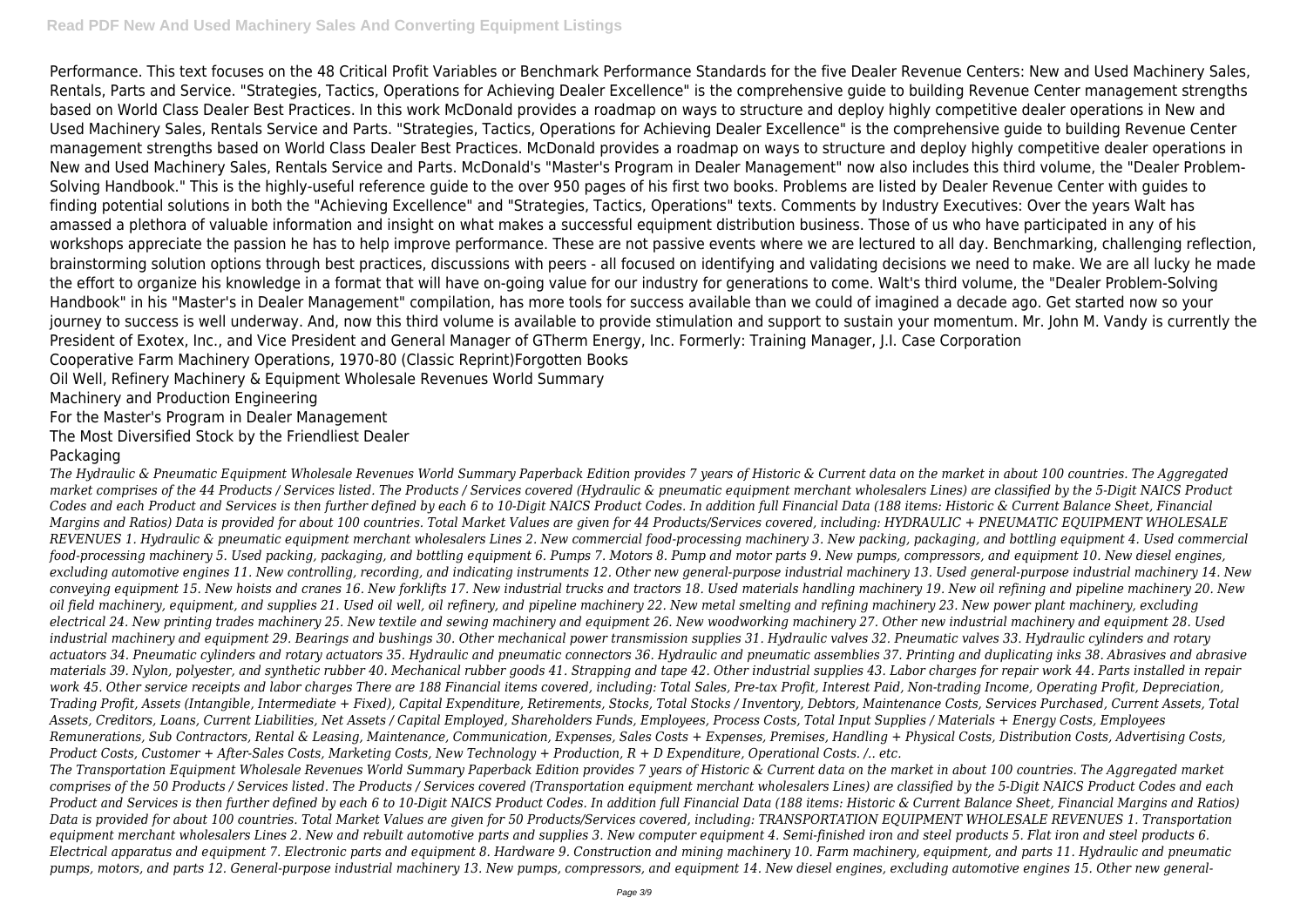*purpose industrial machinery 16. Used general-purpose industrial machinery 17. Metalworking machinery, equipment, and parts 18. Materials handling machinery, equipment, and parts 19. Oil well, oil refinery, and pipeline machinery 20. Other industrial machinery, equipment, and parts 21. Mechanical power transmission supplies 22. Other mechanical power transmission supplies 23. Industrial valves and fittings 24. Abrasives, strapping, tapes, and inks 25. Aircraft and aeronautical equipment 26. New aircraft 27. New aircraft engines and engine parts 28. Other new aircraft equipment and supplies 29. Used aircraft and aeronautical equipment 30. Marine machinery, equipment, and supplies 31. New ships and boats, excluding pleasure boats 32. New marine propulsion machinery 33. New marine supplies 34. Used marine machinery, equipment, and supplies 35. Other transportation equipment and supplies 36. New transportation equipment, excluding automotive 37. Used transportation equipment, excluding automotive 38. Sporting and recreational goods and supplies 39. Paper and plastic products 40. Grocery specialties 41. Chemicals and allied products 42. Refined petroleum products 43. Service receipts and labor charges 44. Labor charges for repair work 45. Parts installed in repair work 46. Other service receipts and labor charges 47. Receipts for service contracts 48. Receipts for installing equipment 49. Miscellaneous commodities 50. Flight training and charter service 51. Rental and operating lease receipts There are 188 Financial items covered, including: Total Sales, Pre-tax Profit, Interest Paid, Non-trading Income, Operating Profit, Depreciation, Trading Profit, Assets, Capital Expenditure, Retirements, Stocks / Inventory, Debtors, Services Purchased, Current Assets, Total Assets, Creditors, Loans, Current Liabilities, Net Assets / Capital Employed, Shareholders Funds, Employees, Process Costs, Input Supplies + Energy Costs, Remunerations, Sub Contractors, Rental & Leasing, Maintenance, Communication, Expenses, Sales Costs, Distribution, Premises, Handling, Physical Process, Advertising, After-Sales Costs, Marketing Costs, R + D Expenditure, Operational Costs. /.. etc.*

*The Northern Logger and Timber Processor Construction Methods and Equipment*

*Oil & Gas Journal*

*Mid-South Sewing Machine Sales, Inc*

*The Lumberman*

Excerpt from Cooperative Farm Machinery Operations, 1970-80 The number of farmer cooperatives franchising a full line of farm machinery declined from 101 in 1970 to 56 in 1980. Cooperative machinery sales increased from \$36 million in 1970 to \$106 million in 1980, at an average annual increase of 20 percent. Five of the 56 cooperative dealers specialized only in farm machinery sales and service in 1980. About half the total were marketing cooperatives, with the remainder about equally divided between supply and combination supply and marketing cooperatives. In 1970, supply Cooperatives represented more than half the 101 cooperative dealers. Sales of new and used machinery and repair parts increased as a percent of total farm machinery sales from 1970 to 1980, while sales of other equipment decreased as percent of the total. New machinery accounted for about 53 percent, used machinery and repair parts about 19 percent each, other equipment 4 percent, and service receipts 5 percent of total machinery sales. In 1970, new machinery accounted for about 46 percent, used machinery sales 13 percent, repair parts 15 percent, other equipment 20 percent, and service receipts 6 percent of total machinery sales. Farm machinery sales of cooperative dealers averaged 17 percent of their total cooperative sales of \$626 milion in 1980. Cooperatives with machinery sales of more than \$3 million averaged about \$20 million in total sales, while cooperatives with machinery sales of less than \$1 million averaged total cooperative sales of about \$7 million. About the Publisher Forgotten Books publishes hundreds of thousands of rare and classic books. Find more at www.forgottenbooks.com This book is a reproduction of an important historical work. Forgotten Books uses state-of-the-art technology to digitally reconstruct the work, preserving the original format whilst repairing imperfections present in the aged copy. In rare cases, an imperfection in the original, such as a blemish or missing page, may be replicated in our edition. We do, however, repair the vast majority of imperfections successfully; any imperfections that remain are intentionally left to preserve the state of such historical works. The Metalworking Machinery Wholesale Revenues World Summary Paperback Edition provides 7 years of Historic & Current data on the market in about 100 countries. The Aggregated market comprises of the 34 Products / Services listed. The Products / Services covered (Metalworking machinery merchant wholesalers Lines) are classified by the 5-Digit NAICS Product Codes and each Product and Services is then further defined by each 6 to 10-Digit NAICS Product Codes. In addition full Financial Data (188 items: Historic & Current Balance Sheet, Financial Margins and Ratios) Data is provided for about 100 countries. Total Market Values are given for 34 Products/Services covered, including: METALWORKING MACHINERY WHOLESALE REVENUES 1. Metalworking machinery merchant wholesalers Lines 2. New commercial food-processing machinery 3. New packing, packaging, and bottling equipment 4. Pumps 5. Motors 6. Pump and motor parts 7. New pumps, compressors, and equipment 8. New diesel engines, excluding automotive engines 9. New controlling, recording, and indicating instruments 10. Other new general-purpose industrial machinery 11. Used general-purpose industrial machinery 12. New conveying equipment 13. New hoists and cranes 14. New forklifts 15. New industrial trucks and tractors 16. Used materials handling machinery 17. New oil refining and pipeline machinery 18. New oil field machinery, equipment, and supplies 19. Used oil well, oil refinery, and pipeline machinery 20. New metal smelting and refining machinery 21. New power plant machinery, excluding electrical 22. New printing trades machinery 23. New woodworking machinery 24. Other new industrial machinery and equipment 25. Used industrial machinery and equipment 26. Hydraulic valves 27. Pneumatic valves 28. Hydraulic cylinders and rotary actuators 29. Pneumatic cylinders and rotary actuators 30. Hydraulic and pneumatic connectors 31. Hydraulic and pneumatic assemblies 32. Architectural coatings 33. Labor charges for repair work 34. Parts installed in repair work 35. Other service receipts and labor charges There are 188 Financial items covered, including: Total Sales, Pre-tax Profit, Interest Paid, Non-trading Income, Operating Profit,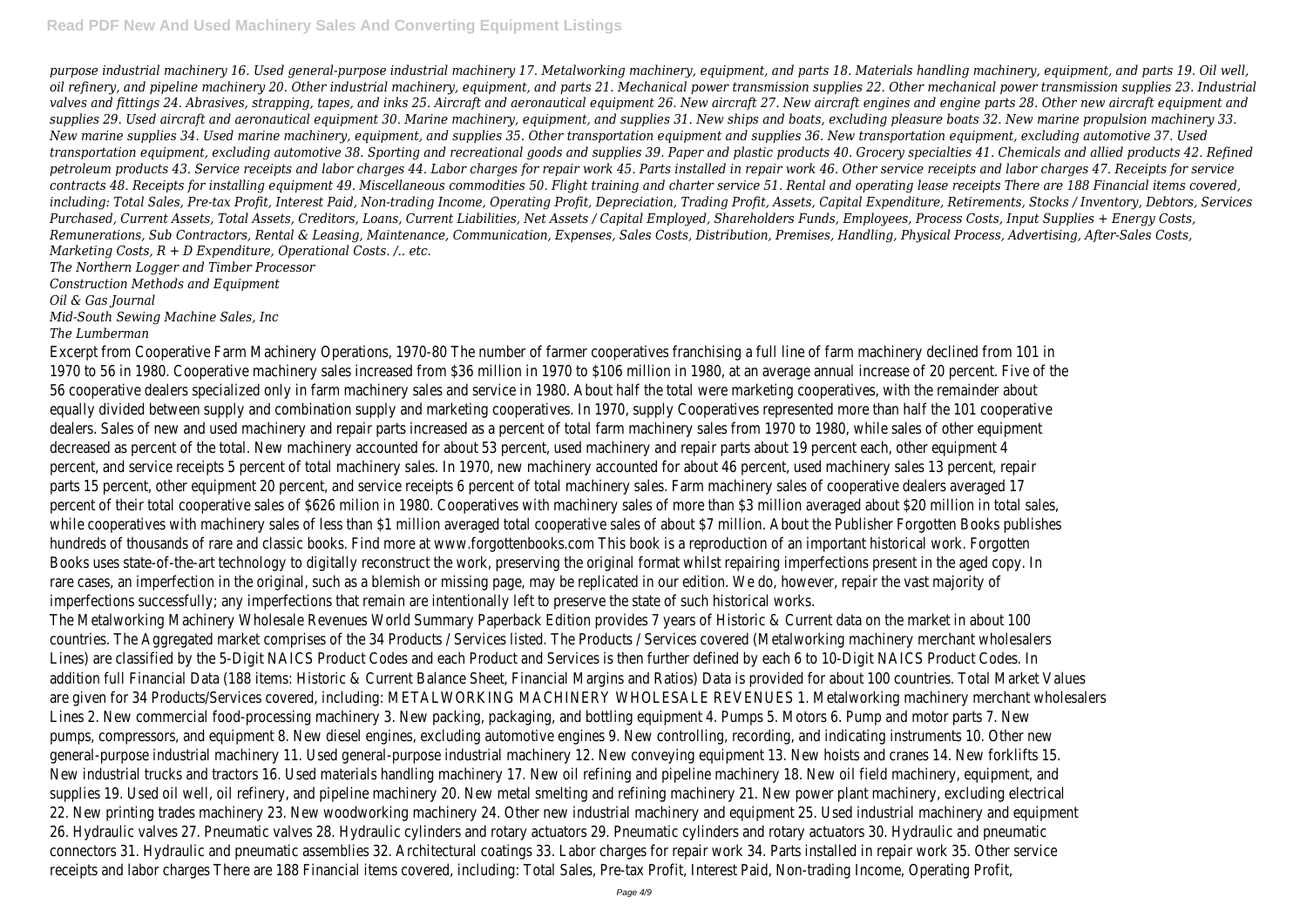Depreciation, Trading Profit, Assets (Intangible, Intermediate + Fixed), Capital Expenditure, Retirements, Stocks, Total Stocks / Inventory, Debtors, Maintenance Costs, Services Purchased, Current Assets, Total Assets, Creditors, Loans, Current Liabilities, Net Assets / Capital Employed, Shareholders Funds, Employees, Process Costs, Total Input Supplies / Materials + Energy Costs, Employees Remunerations, Sub Contractors, Rental & Leasing, Maintenance, Communication, Expenses, Sales Costs + Expenses, Premises, Handling + Physical Costs, Distribution Costs, Advertising Costs, Product Costs, Customer + After-Sales Costs, Marketing Costs, New Technology + Production, R + D Expenditure, Operational Costs. /.. etc.

Cooperative Farm Machinery Operations, 1970-80 (Classic Reprint)

Transportation Equipment Wholesale Revenues World Summary

Dealer Problem-Solving Handbook

Official Guide, Tractors and Farm Equipment

By David Raymond Humberd and Fred E. Justus, Jr

**The Farm Machinery Wholesale Revenues World Summary Paperback Edition provides 7 years of Historic & Current data on the market in up to 100 countries. The Aggregated market comprises of the 21 Products / Services listed. The Products / Services covered (Farm machinery merchant wholesalers Lines) are classified by the 5-Digit NAICS Product Codes and each Product and Services is then further defined by each 6 to 10-Digit NAICS Product Codes. In addition full Financial Data (188 items: Historic & Current Balance Sheet, Financial Margins and Ratios) Data is provided for about 100 countries. Total Market Values are given for 21 Products/Services covered, including: FARM MACHINERY WHOLESALE REVENUES 1. Farm machinery merchant wholesalers Lines 2. Plastic pipe fittings and valves, excl pipes and tubing 3. New farm tractors 4. New harvesting machinery 5. New land preparation, planting, and cultivating machinery 6. New dairy farm and barn equipment 7. New irrigation equipment 8. Other new farm machinery and equipment 9. Used farm machinery and equipment 10. New power lawn mowers 11. Other new lawn and garden machinery 12. Used lawn and garden machinery 13. Used commercial food processing machinery 14. Used industrial machinery and equipment 15. Hydraulic cylinders and rotary actuators 16. Pneumatic cylinders and rotary actuators 17. Hydraulic and pneumatic connectors 18. Hydraulic and pneumatic assemblies 19. Other industrial supplies 20. Labor charges for repair work 21. Parts installed in repair work 22. Other service receipts and labor charges There are 188 Financial items covered, including: Total Sales, Pre-tax Profit, Interest Paid, Non-trading Income, Operating Profit, Depreciation: Structures, Depreciation: P + E, Depreciation: Misc., Total Depreciation, Trading Profit, Intangible Assets, Intermediate Assets, Assets: Structures, Assets: P + E, Total Fixed Assets, Capital Expenditure: (Structures, P + E, Vehicles, Data Processing, Misc.), Total Capital Expenditure, Retirements: Structures, Retirements: P + E, Retirements: Misc., Total Retirements, Total Fixed Assets, Finished Product Stocks, Work in Progress, Materials as Stocks, Total Stocks / Inventory, Debtors, Maintenance Costs, Services Purchased, Total Current Assets, Total Assets, Creditors, Short Term Loans, Total Current Liabilities, Net Assets / Capital Employed, Shareholders Funds, Long Term Loans, Long Term Liabilities, Workers, Hours Worked, Employees, Raw Materials, Finished Materials, Fuel, Electricity, Total Input Supplies / Materials + Energy Costs, Payroll Costs, Wages, Director Remunerations, Employee Benefits, Employee Commissions, Total Employees Remunerations, Sub Contractors, Rental & Leasing: Structures, Rental & Leasing: P + E, Total Rental & Leasing Costs, Maintenance: Structures, Maintenance: P + E, Communications Costs, Misc. Expenses, Sales Personnel Variable Costs, Sales Expenses, Sales Materials Costs, Total Sales Costs, Distribution Fixed + Variable Costs, Premises Fixed Costs, Premises Variable Costs, Physical Handling Fixed + Variable Costs, Physical Process Fixed + Variable Costs, Distribution Costs, Media Advertising, Advertising Materials, POS & Display, Events, Advertising Costs, Product Handling, Product Support, Product Service, Customer Problem Costs, After-Sales Costs, Marketing Costs, New Technology + Production Technology Expenditure, Research + Development Expenditure, Operational & Process Costs, Debtors (Terms + Un-recoverable). /.. etc. The Farm Machinery Wholesale Revenues World Summary Paperback Edition provides 7 years of Historic & Current data on the market in about 100 countries. The Aggregated market comprises of the 21 Products / Services listed. The Products / Services covered (Farm machinery merchant wholesalers Lines) are classified by the 5-Digit NAICS Product Codes and each Product and Services is then further defined by each 6 to 10-Digit NAICS Product Codes. In addition full Financial Data (188 items: Historic & Current Balance Sheet, Financial Margins and Ratios) Data is provided for about 100 countries. Total Market Values are given for 21 Products/Services covered, including: FARM MACHINERY WHOLESALE REVENUES 1. Farm machinery merchant wholesalers Lines 2. Plastic pipe fittings and valves, excluding pipes and tubing 3. New farm tractors 4. New harvesting machinery 5. New land preparation, planting, and cultivating machinery 6. New dairy farm and barn equipment 7. New irrigation equipment 8. Other new farm machinery and equipment 9. Used farm machinery and equipment 10. New power lawn mowers 11. Other new lawn and garden machinery 12. Used lawn and garden machinery 13. Used commercial food-processing machinery 14. Used industrial machinery and equipment 15. Hydraulic cylinders and rotary actuators 16. Pneumatic cylinders and rotary actuators 17. Hydraulic and pneumatic connectors 18. Hydraulic and pneumatic assemblies 19. Other industrial supplies 20. Labor charges for repair work 21. Parts installed in repair work 22. Other service receipts and labor charges There are 188 Financial items covered, including: Total Sales, Pre-tax Profit, Interest Paid, Non-trading Income, Operating Profit, Depreciation: Structures, Depreciation: P + E, Depreciation: Misc., Total Depreciation, Trading Profit, Intangible Assets, Intermediate Assets, Assets: Structures, Assets: P + E, Total Fixed Assets, Capital Expenditure: (Structures, P + E, Vehicles, Data Processing, Misc.), Total Capital Expenditure, Retirements: Structures, Retirements: P + E,**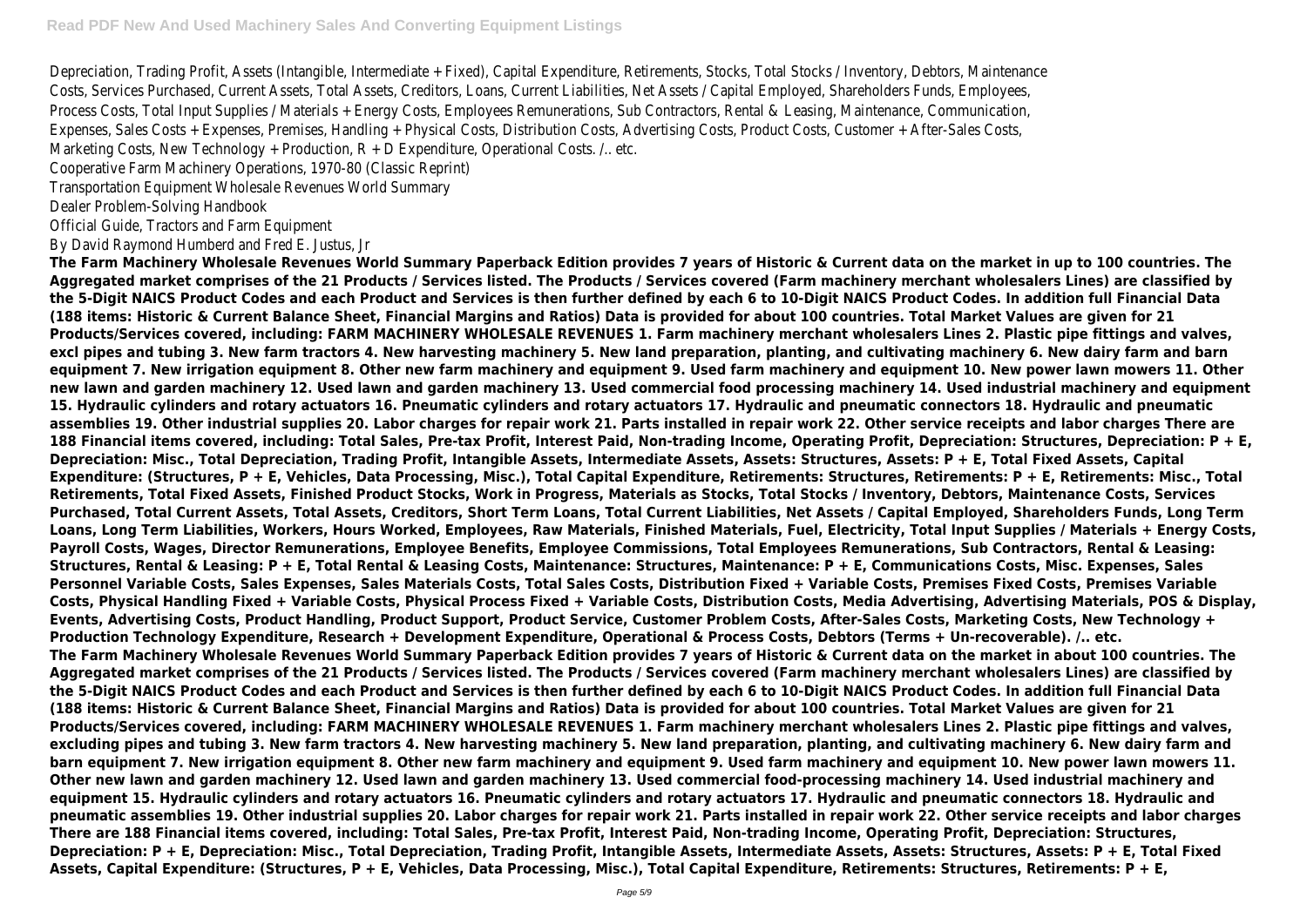**Retirements: Misc., Total Retirements, Total Fixed Assets, Finished Product Stocks, Work in Progress, Materials as Stocks, Total Stocks / Inventory, Debtors, Maintenance Costs, Services Purchased, Total Current Assets, Total Assets, Creditors, Short Term Loans, Total Current Liabilities, Net Assets / Capital Employed, Shareholders Funds, Long Term Loans, Long Term Liabilities, Workers, Hours Worked, Employees, Raw Materials, Finished Materials, Fuel, Electricity, Total Input Supplies / Materials + Energy Costs, Payroll Costs, Wages, Director Remunerations, Employee Benefits, Employee Commissions, Total Employees Remunerations, Sub Contractors, Rental & Leasing: Structures, Rental & Leasing: P + E, Total Rental & Leasing Costs, Maintenance: Structures, Maintenance: P + E, Communications Costs, Misc. Expenses, Sales Personnel Variable Costs, Sales Expenses, Sales Materials Costs, Total Sales Costs, Distribution Fixed + Variable Costs, Premises Fixed Costs, Premises Variable Costs, Physical Handling Fixed + Variable Costs, Physical Process Fixed + Variable Costs, Distribution Costs, Media Advertising, Advertising Materials, POS & Display, Events, Advertising Costs, Product Handling, Product Support, Product Service, Customer Problem Costs, After-Sales Costs, Marketing Costs, New Technology + Production Technology Expenditure, Research + Development Expenditure, Operational & Process Costs, Debtors (Terms + Unrecoverable). /.. etc.**

**Strategies, Tactics, Operations for Achieving Dealer Excellence**

### **A Training Program for Vocational Agriculture in Farm Machinery Sales and Service**

### **2020 Economic Crisis Impact on Revenues & Financials by Country**

#### **Farm Machinery Operation**

#### **Hot Line Farm Equipment Guide Quick Reference Guide**

The Lawn & Garden Machinery & Equipment Wholesale Revenues World Summary Paperback Edition provides 7 years of Historic & Current data on the market in about 100 countries. The Aggregated market comprises of the 28 Products / Services listed. The Products / Services covered (Lawn & garden machinery & equip merchant wholesalers Lines) are classified by the 5-Digit NAICS Product Codes and each Product and Services is then further defined by each 6 to 10-Digit NAICS Product Codes. In addition full Financial Data (188 items: Historic & Current Balance Sheet, Financial Margins and Ratios) Data is provided for about 100 countries. Total Market Values are given for 28 Products/Services covered, including: LAWN + GARDEN MACHINERY + EQUIPMENT WHOLESALE REVENUES 1. Lawn & garden machinery & equip merchant wholesalers Lines 2. Motor scooters, mopeds, and golf carts 3. Motor homes, car trailers, campers, and van conversions 4. Hand tools, including power driven tools 5. Bolts, nuts, rivets, and other fasteners, excluding nails 6. Cutlery 7. Plastic pipe fittings and valves, excluding pipes and tubing 8. Metal pipe fittings and valves, excluding pipes and tubing 9. Plumbing fixtures 10. New farm tractors 11. New harvesting machinery 12. New land preparation, planting, and cultivating machinery 13. New irrigation equipment 14. Other new farm machinery and equipment 15. Used farm machinery and equipment 16. New power lawn mowers 17. Other new lawn and garden machinery 18. Used lawn and garden machinery 19. Pet food 20. Plastic pipes, rods, tubes, and shapes 21. Herbicides, soil sterilizers, and soil conditioners 22. Insecticides, fungicides, and pesticides 23. Other agricultural chemicals and fertilizers 24. Seeds and bulbs for planting 25. Other farm supplies 26. Architectural coatings 27. Labor charges for repair work 28. Parts installed in repair work 29. Other service receipts and labor charges There are 188 Financial items covered, including: Total Sales, Pre-tax Profit, Interest Paid, Non-trading Income, Operating Profit, Depreciation, Trading Profit, Intangible Assets, Intermediate Assets, Fixed Assets (Structures, P + E, Misc.), Capital Expenditure (Structures, P + E, Vehicles, IT, Misc.), Retirements (Structures, P + E, Misc.), Total Fixed Assets, Stocks (Finished Product, Work in Progress, Materials), Total Stocks / Inventory, Debtors, Total Maintenance Costs, Services Purchased, Misc. Current Assets, Total Current Assets, Total Assets, Creditors, Short Term Loans, Misc. Current Liabilities, Total Current Liabilities, Net Assets / Capital Employed, Shareholders Funds, Long Term Loans, Misc. Long Term Liabilities, Workers, Hours Worked, Total Employees, Costs (Raw Materials, Finished Materials, Fuel, Electricity), Total Input Supplies / Materials + Energy Costs, Payroll, Wages, Director Remunerations, Employee Benefits, Commissions, Total Employees Remunerations, Sub Contractors, Rental & Leasing (Structures, P + E), Total Rental & Leasing Costs, Maintenance (Structures, P + E), Communications Costs, Misc. Expenses, Sales Personnel Costs, Sales Expenses, Sales Materials, Total Sales Costs, Distribution (Fixed + Variable Costs), Premises (Fixed + Variable Costs), Physical Handling (Fixed + Variable Costs), Physical Process (Fixed + Variable Costs), Total Distribution Costs, Correspondence Costs, Advertising (Media, Materials, POS & Display Costs, Events Costs), Total Advertising Costs, Product (Handling, Support, Service Costs), Customer Costs, Total After-Sales Costs, Total Marketing Costs, New Technology + New Production Technology Expenditure, Research + Development Expenditure, Operational & Process Costs, Debtors + Debts. /.. etc.

Available NOW! "Strategies, Tactics, Operations for Achieving Dealer Excellence" is the second volume in McDonald's Master's Program in Dealer Management. It is the companion to his highly regarded, "Achieving Excellence in Dealer/Distributor Performance." "Strategies, Tactics, Operations" is the Comprehensive Guide to building Revenue Center management strengths. McDonald provides a roadmap to deploy highly competitive operations in New and Used Machinery Sales, Rentals Service and Parts. The Master's Program in Dealer Management Executives who utilize these texts in their business are achieving Master's Level insight into dealer management problems. Until now, there was only "tribal knowledge" of best ways to approach and solve dealer operations problems. At last, this "tribal knowledge"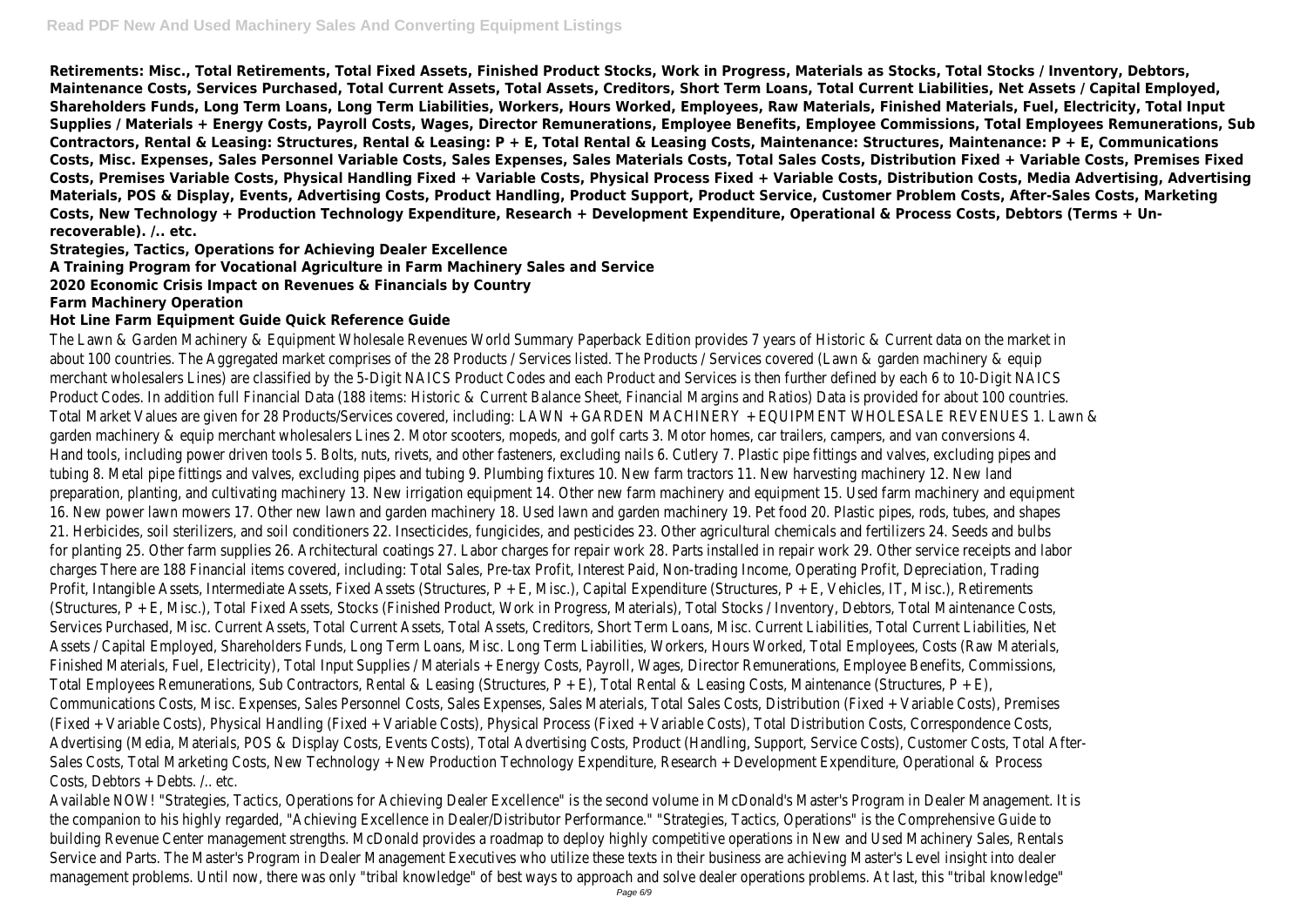#### **Read PDF New And Used Machinery Sales And Converting Equipment Listings**

has been written indexed in the form of 500 documented Best Practices. THE THREE-VOLUME MASTER'S PROGRAM IN DEALER MANAGEMENT: Book One: "Achieving Excellence in Dealer/Distributor Performance" The first volume in the Dealer Development series, "Achieving Excellence in Dealer/Distributor Performance" focuses on how to optimize quantitative results . This text focuses on the 48 Critical Profit Variables or Performance Benchmark Standards for the five Dealer Revenue Centers: New and Used Machinery Sales, Rentals, Parts and Service. Book Two: "Strategies, Tactics, Operations for Achieving Dealer Excellence" This second volume, begins with building a Strategic Vision and provides a practical "how to" process for creating a winning Strategy. What assets do you use and where? Walter defines the characteristics of Operations Excellence in each revenue center. You examine 500 Best Business Practices of World-Class Dealers. Which are appropriate for you? Which must you do well to gain competitive advantage? Book Three: "Dealer Problem-Solving Handbook"" McDonald's "Dealer Problem-Solving Handbook" is a comprehensive trouble-shooting tool. Sales and Operations Problems are listed by Revenue Center. Causes are discussed and possible solutions are referenced in detail by page in his two texts: "Achieving Excellence in Dealer/Distributor Performance" and "Strategies, Tactics, Operations for Achieving Dealer Excellence." What Dealers are saying: Doug Taylor, President, Owner, Earthborne Trucks and Equipment I initially became acquainted with Walter through reading his first book, "Achieving Excellence in Dealer/Distributor Performance." I read the book many times. The insight it gave me into my own dealership made me wish I had been given this book at the beginning of my career. We were able to apply many of the tools and concepts suggested by Walter in his book to our construction equipment and heavy-duty truck business. Now, after reading Walter's "Strategies, Tactics, Operations for Achieving Dealer Excellence" and understanding how we have applied many of these principals to building our growth and profitability plan, I am confident that my company will be positioned to grow in our market. Applying the right strategy will allow us to execute the changes we need, the first time, and within the reach of our companies resources. Dealers who utilize the Revenue Center Best Practice Audits will be able to identify strengths and weaknesses, will quickly start prioritizing the biggest opportunities for improving their dealerships. For us, a quick comparison of each manager's top 5 weaknesses started to set the framework for revenue center action plans. Dealers who Benchmark their operations against the recommended 48 Critical Profit Variables will be able to rank, by priority, which business areas offer the most incremental profit and growth. I personally encourage every equipment Dealer Principal to at least get Walter's two volume set of Dealer Development books on the principals and practices of Excellence in Dealer Management and get those books in the hands of every key person at the dealership. Bakery Production and Marketing

Survey of Current Business

Hydraulic & Pneumatic Equipment Wholesale Revenues World Summary

Metalworking Machinery Wholesale Revenues World Summary

14 Selected Cooperatives

**The Farm Machinery & Equipment Wholesale - Farm Dealer Revenues World Summary Paperback Edition provides 7 years of Historic & Current data on the market in about 100 countries. The Aggregated market comprises of the 14 Products / Services listed. The Products / Services covered (Farm machinery & equipment merchant wholesalers - farm dealers Lines) are classified by the 5-Digit NAICS Product Codes and each Product and Services is then further defined by each 6 to 10-Digit NAICS Product Codes. In addition full Financial Data (188 items: Historic & Current Balance Sheet, Financial Margins and Ratios) Data is provided for about 100 countries. Total Market Values are given for 14 Products/Services covered, including: FARM MACHINERY + EQUIPMENT WHOLESALE - FARM DEALER REVENUES 1. Farm machinery & equipment merchant wholesalers - farm dealers Lines 2. Motor homes, car trailers, campers, and van conversions 3. New farm tractors 4. New harvesting machinery 5. New land preparation, planting, and cultivating machinery 6. New dairy farm and barn equipment 7. New irrigation equipment 8. Other new farm machinery and equipment 9. Used farm machinery and equipment 10. New power lawn mowers 11. Other new lawn and garden machinery 12. Used lawn and garden machinery 13. Labor charges for repair work 14. Parts installed in repair work 15. Other service receipts and labor charges There are 188 Financial items covered, including: Total Sales, Pre-tax Profit, Interest Paid, Non-trading Income, Operating Profit, Depreciation: Structures, Depreciation: P + E, Depreciation: Misc., Total Depreciation, Trading Profit, Intangible Assets, Intermediate Assets, Fixed Assets: Structures, Fixed Assets: P + E, Fixed Assets: Misc., Total Fixed Assets, Capital Expenditure: Structures, Capital Expenditure: P + E, Capital Expenditure: Vehicles, Capital Expenditure: Data Processing, Capital Expenditure: Misc., Total Capital Expenditure, Retirements: Structures, Retirements: P + E, Retirements: Misc., Total Retirements, Total Fixed Assets, Finished Product Stocks, Work in Progress as Stocks, Materials as Stocks, Total Stocks / Inventory, Debtors, Total Maintenance Costs, Services Purchased, Misc. Current Assets, Total Current Assets, Total Assets, Creditors, Short Term Loans, Misc. Current**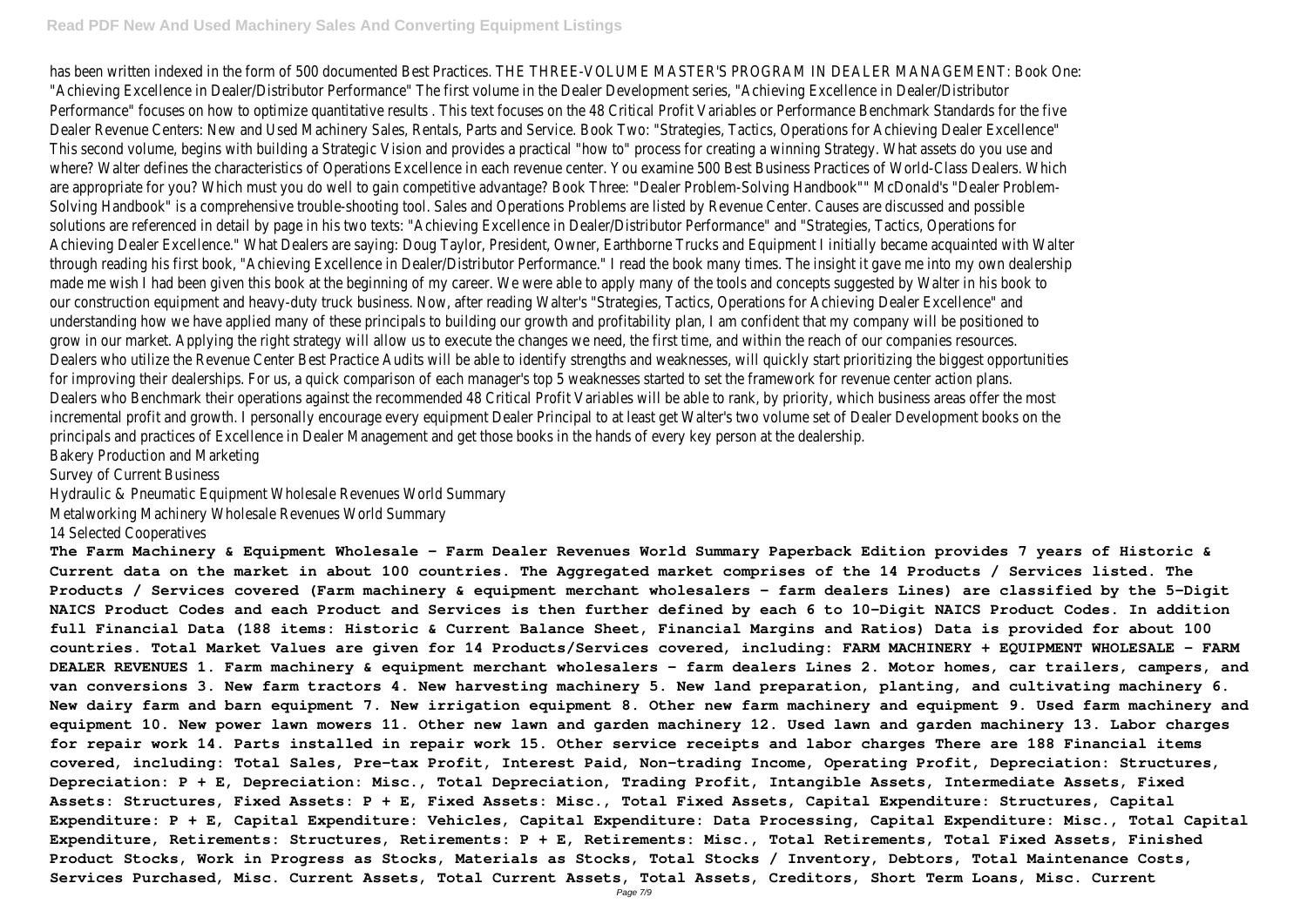#### **Read PDF New And Used Machinery Sales And Converting Equipment Listings**

**Liabilities, Total Current Liabilities, Net Assets / Capital Employed, Shareholders Funds, Long Term Loans, Misc. Long Term Liabilities, Workers, Hours Worked, Total Employees, Raw Materials Cost, Finished Materials Cost, Fuel Cost, Electricity Cost, Total Input Supplies / Materials + Energy Costs, Payroll Costs, Wages, Director Remunerations, Employee Benefits, Employee Commissions, Total Employees Remunerations, Sub Contractors, Rental & Leasing: Structures, Rental & Leasing: P + E, Total Rental & Leasing Costs, Maintenance: Structures, Maintenance: P + E, Communications Costs, Misc. Expenses, Sales Personnel Variable Costs, Sales Expenses + Costs, Sales Materials Costs, Total Sales Costs, Distribution Fixed + Variable Costs, Premises Fixed Costs, Premises Variable Costs, Physical Handling Fixed + Variable Costs, Physical Process Fixed + Variable Costs, Total Distribution Costs, Correspondence Costs, Media Advertising Costs, Advertising Materials Costs, POS & Display Costs, Events Costs, Total Advertising Costs, Product Handling Costs, Product Support Costs, Product Service Costs, Customer Problem Solving Costs, Total After-Sales Costs, Total Marketing Costs, New Technology Expenditure, New Production Technology Expenditure, Total Research + Development Expenditure, Total Operational & Process Costs, Debtors + Agreed Terms, Un-recoverable Debts. /.. etc. The Food-Processing Machinery & Equipment Wholesale Revenues World Summary Paperback Edition provides 7 years of Historic & Current data on the market in about 100 countries. The Aggregated market comprises of the 28 Products / Services listed. The Products / Services covered (Food-processing mach & equipment merchant wholesalers Lines) are classified by the 5-Digit NAICS Product Codes and each Product and Services is then further defined by each 6 to 10-Digit NAICS Product Codes. In addition full Financial Data (188 items: Historic & Current Balance Sheet, Financial Margins and Ratios) Data is provided for about 100 countries. Total Market Values are given for 28 Products/Services covered, including: FOOD-PROCESSING MACHINERY + EQUIPMENT WHOLESALE REVENUES 1. Food-processing mach & equipment merchant wholesalers Lines 2. New commercial food-processing machinery 3. New packing, packaging, and bottling equipment 4. Used commercial food-processing machinery 5. Used packing, packaging, and bottling equipment 6. Pumps 7. Motors 8. Pump and motor parts 9. New pumps, compressors, and equipment 10. New controlling, recording, and indicating instruments 11. Other new general-purpose industrial machinery 12. Used general-purpose industrial machinery 13. New conveying equipment 14. New industrial trucks and tractors 15. Used materials handling machinery 16. New printing trades machinery 17. New woodworking machinery 18. Other new industrial machinery and equipment 19. Used industrial machinery and equipment 20. Hydraulic valves 21. Pneumatic valves 22. Hydraulic cylinders and rotary actuators 23. Pneumatic cylinders and rotary actuators 24. Hydraulic and pneumatic connectors 25. Hydraulic and pneumatic assemblies 26. Other paper and plastic products 27. Labor charges for repair work 28. Parts installed in repair work 29. Other service receipts and labor charges There are 188 Financial items covered, including: Total Sales, Pre-tax Profit, Interest Paid, Non-trading Income, Operating Profit, Depreciation, Trading Profit, Intangible Assets, Intermediate Assets, Fixed Assets (Structures, P + E, Misc.), Capital Expenditure (Structures, P + E, Vehicles, IT, Misc.), Retirements (Structures, P + E, Misc.), Total Fixed Assets, Stocks (Finished Product, Work in Progress, Materials), Total Stocks / Inventory, Debtors, Total Maintenance Costs, Services Purchased, Misc. Current Assets, Total Current Assets, Total Assets, Creditors, Short Term Loans, Misc. Current Liabilities, Total Current Liabilities, Net Assets / Capital Employed, Shareholders Funds, Long Term Loans, Misc. Long Term Liabilities, Workers, Hours Worked, Total Employees, Costs (Raw Materials, Finished Materials, Fuel, Electricity), Total Input Supplies / Materials + Energy Costs, Payroll, Wages, Director Remunerations, Employee Benefits, Commissions, Total Employees Remunerations, Sub Contractors, Rental & Leasing (Structures, P + E), Total Rental & Leasing Costs, Maintenance (Structures, P + E), Communications Costs, Misc. Expenses, Sales Personnel Costs, Sales Expenses, Sales Materials, Total Sales Costs, Distribution (Fixed + Variable Costs), Premises (Fixed + Variable Costs), Physical Handling (Fixed + Variable Costs), Physical Process (Fixed + Variable Costs), Total Distribution Costs, Correspondence Costs, Advertising (Media, Materials, POS & Display Costs, Events Costs), Total Advertising Costs, Product (Handling, Support, Service Costs), Customer Costs, Total After-Sales Costs, Total Marketing Costs, New Technology + New Production Technology Expenditure, Research + Development Expenditure, Operational & Process Costs, Debtors + Debts. /.. etc.**

#### **Farm Inputs**

**Keeping California Competitive in Research and Development**